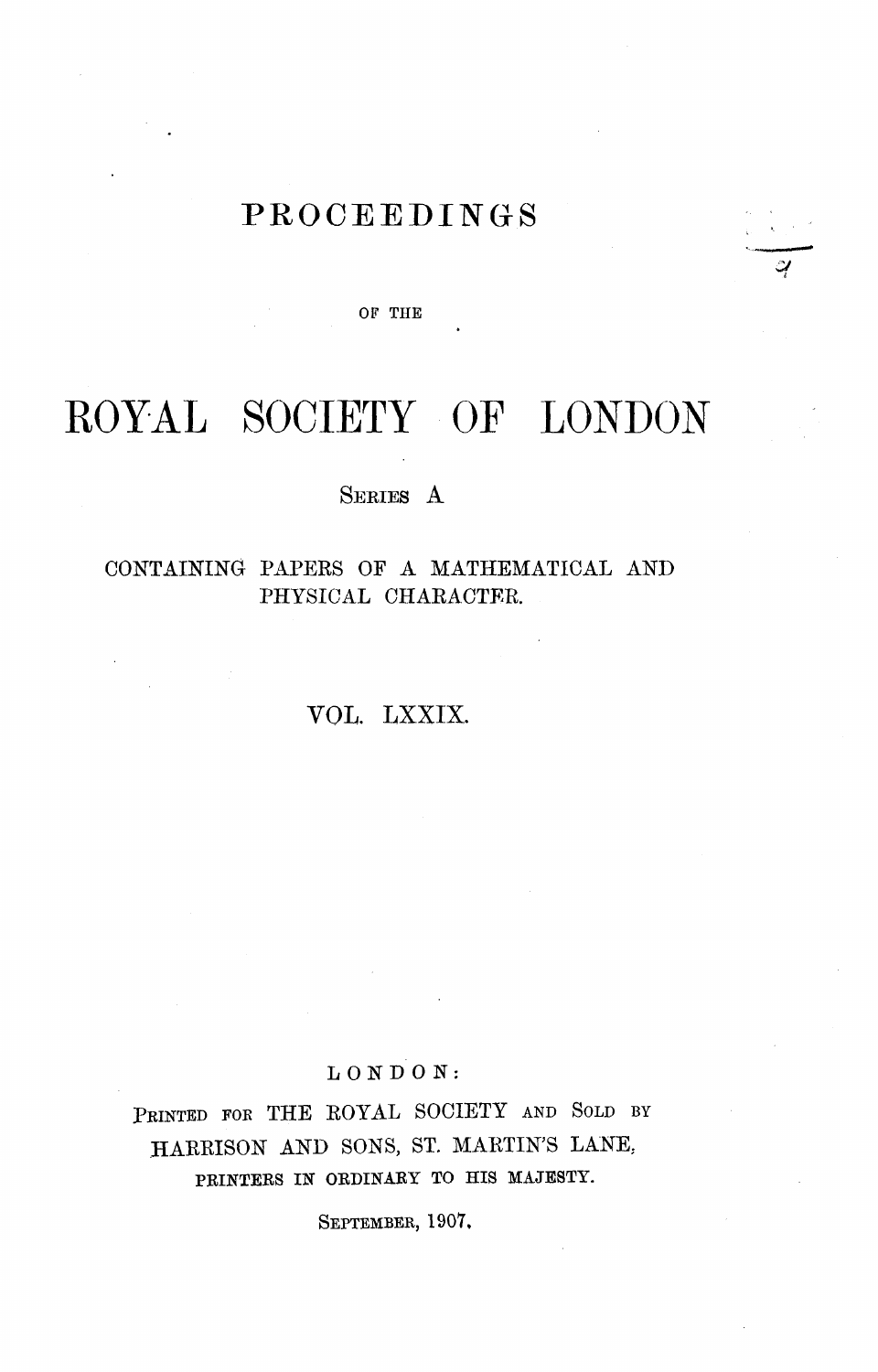*A Comparison of Values of the Magnetic Elements, deduced from the British Magnetic Survey of* 1891, *tvith Recent Observation.* 

By WILLIAM ELLIS, F.R.S.

#### (Received October 30,—Read December 6, 1906.)

In the preparation of maps showing lines of equal magnetic declination for commercial use from the data given in the last great Magnetic Survey of the British Isles\* it has of late years become apparent, by comparison with the observations made at the several British Magnetic Observatories of Greenwich, Kew, Stonyhurst, Falmouth, and Valentia, that, owing to decrease in value of the annual variation, the lines, as brought forward from the survey; are now carried too far to the west, that is to say, they give a value ot declination that is too small, the discordance being apparently greater towards the west than on the eastern side. I have thus thought that it would be desirable to examine this question further, not only for declination, but also for horizontal force and dip, comparing the survey values as brought forward to the epoch 1906'0 by use of the annual rates of change which obtained when it was made with the results of recent observation at the places mentioned.

It will be interesting, in the first instance, to ascertain in what degree the annual variation of the several elements may have changed in recent times. This is shown in Table I, which gives the mean annual variation of each

| Period.                                                            | Declination.                         |                                        | Horizontal force.                    |                                  |                                  | Dip.                             |                                      |                                      |                                      |
|--------------------------------------------------------------------|--------------------------------------|----------------------------------------|--------------------------------------|----------------------------------|----------------------------------|----------------------------------|--------------------------------------|--------------------------------------|--------------------------------------|
|                                                                    | Green-<br>wich.                      | Kew.                                   | Stony-<br>hurst.                     | Green-<br>wich.                  | Kew.                             | Stony-<br>hurst.                 | Green-<br>wich.                      | Kew.                                 | Stony-<br>hurst.                     |
| $1871 - 1891$<br>$1891 - 1901$<br>$1901 - 1905$<br>Magnetic survey | $-6'9$<br>$-5.7$<br>$-4.0$<br>$-6.2$ | $-7'$ +4<br>$-5.3$<br>$-4.0$<br>$-6.3$ | $-7.8$<br>$-5.1$<br>$-4.0$<br>$-6.9$ | $+20$<br>$+23$<br>$+10$<br>$+20$ | $+19$<br>$+26$<br>$+15$<br>$+20$ | $+18$<br>$+26$<br>$+16$<br>$+20$ | $-1.4$<br>$-1.7$<br>$-2.5$<br>$-1.3$ | $-1^2$<br>$-2.4$<br>$-1.4$<br>$-1.3$ | $-1.2$<br>$-2.0$<br>$-1:1$<br>$-1.2$ |

Table I.-Annual Variation of Magnetic Elements in Three Successive Periods.

The unit in horizontal force is  $0.0001$  of the value in metrical measure = 1.82 approximately.

\* "A Magnetic Survey of the British Isles for the Epoch January 1, 1891," by A. W. RUcker, M.A., F.R.S., and T. E. Thorpe, D.Sc., LL.D., F.R.S., 'Phil. Trans.,' vol. 188.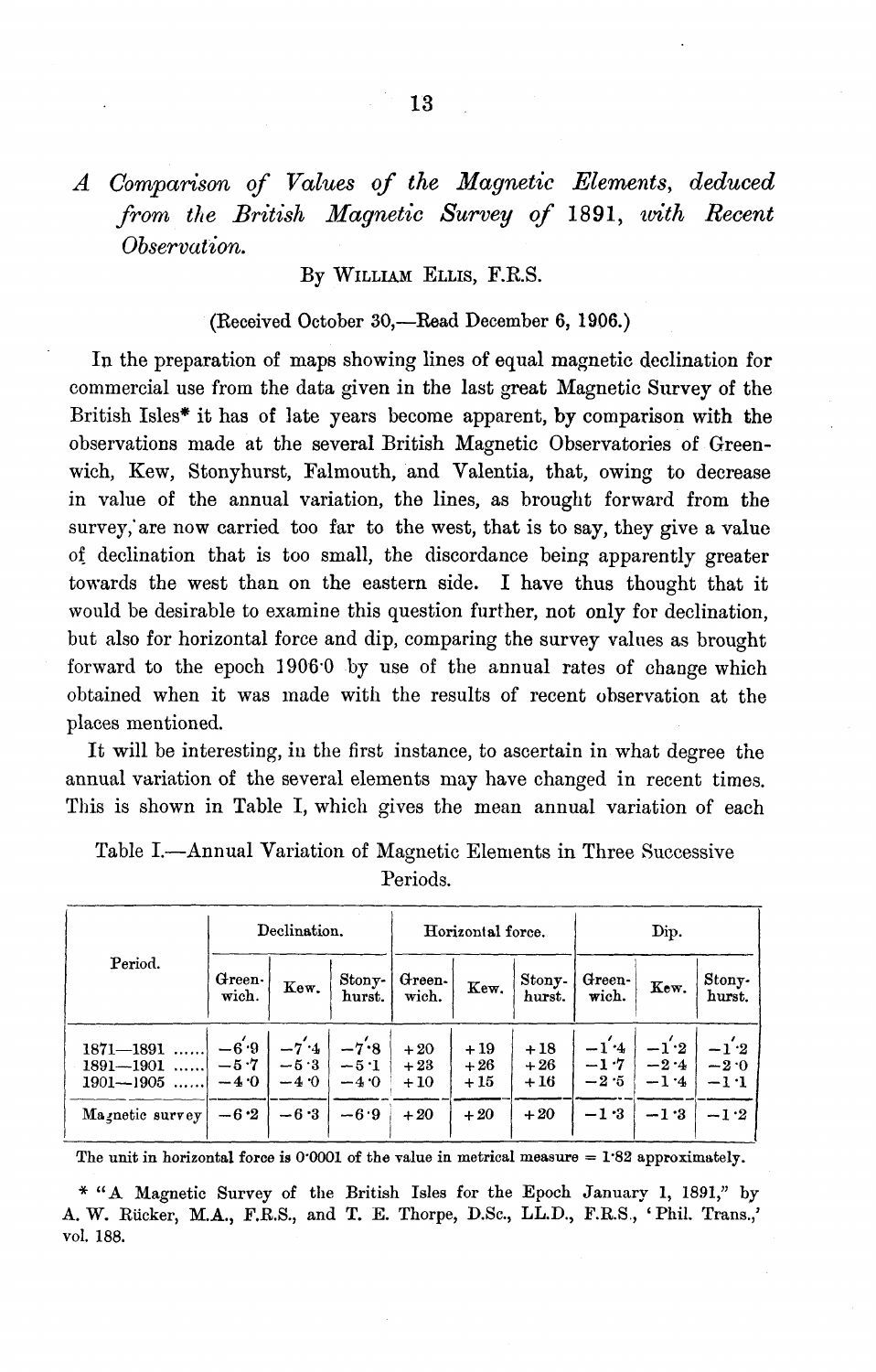element at Greenwich, Kew, and Stonyhurst in three successive periods, the values in the last period being those appearing in Table II, adding theretocorresponding information from Table XIV of the magnetic survey.

Remarking that the survey values appear to have been deduced mainly from a consideration of the period 1886 to 1891, the epochs of the first and second survey, without knowledge of what might happen after 1891, the survey values appear to be generally well in accord with other observations. We see, however, what has· followed in declination: a rapid continuous numerical decrease in magnitude of the annual variation at all three. stations. But in horizontal force there is definite increase of value in the second period at all stations, with drop of value in the third period to something less than the values of the first period. In dip there is marked. numerical increase of value in the second period at Kew and Stonyhurst,. with reversion in the third period to values more in accord with those of the first period. At Greenwich there is only a small increase in the second period, with a considerable increase in the third period, an increase that, would appear to be real, although opposed to what occurred at Kew and Stonyhurst, since the yearly value at Greenwich depends on five or six observations each of two needles in every month, the difference between the resulting means of the two needles in 1901, 1902, 1903, and 1904 being only  $0'1$ ,  $0'0$ ,  $0'3$ , and  $0'2$  respectively. Of that in 1905 I have noinformation.

Extracting now from the various official publications\* the mean yearly values of declination, horizontal force, and dip for the years 1901 to 1905,. values which apply to the middle of each year, the mean of these five values. is taken for each element at each place, thus giving values that apply to theepoch 1903'5 as appearing in Column (2) of Table II. The difference hetween the first and last of the yearly values (1901 and 1905), divided in each case· by four, is taken as the annual variation, $\dagger$  excepting for horizontal force at Stonyhurst and Falmouth, and dip at Stonyhurst, which, on account of some little irregularity in the progression of the yearly values, were treated graphically, extending the series a little backward, so producing values forthe period 1901 to 1905 that were sufficiently satisfactory. The resulting annual variations are given in Column (3). In Column (4) the observed values.

\* 'Results of the Magnetical and Meteorological Observations made at the Royal Observatory, Greenwich); 'Report of the Observatory Department of the National Physical Laboratory' ; 'Results of Meteorological and Magnetical Observations at Stonyhurst College Observatory.'

t The determination of annual variation from observations made at a particular hour of the day (instead of from mean values), as at Stonyhurst and Valentia, is not strictly accurate, but is abundantly so for the purposes of this paper.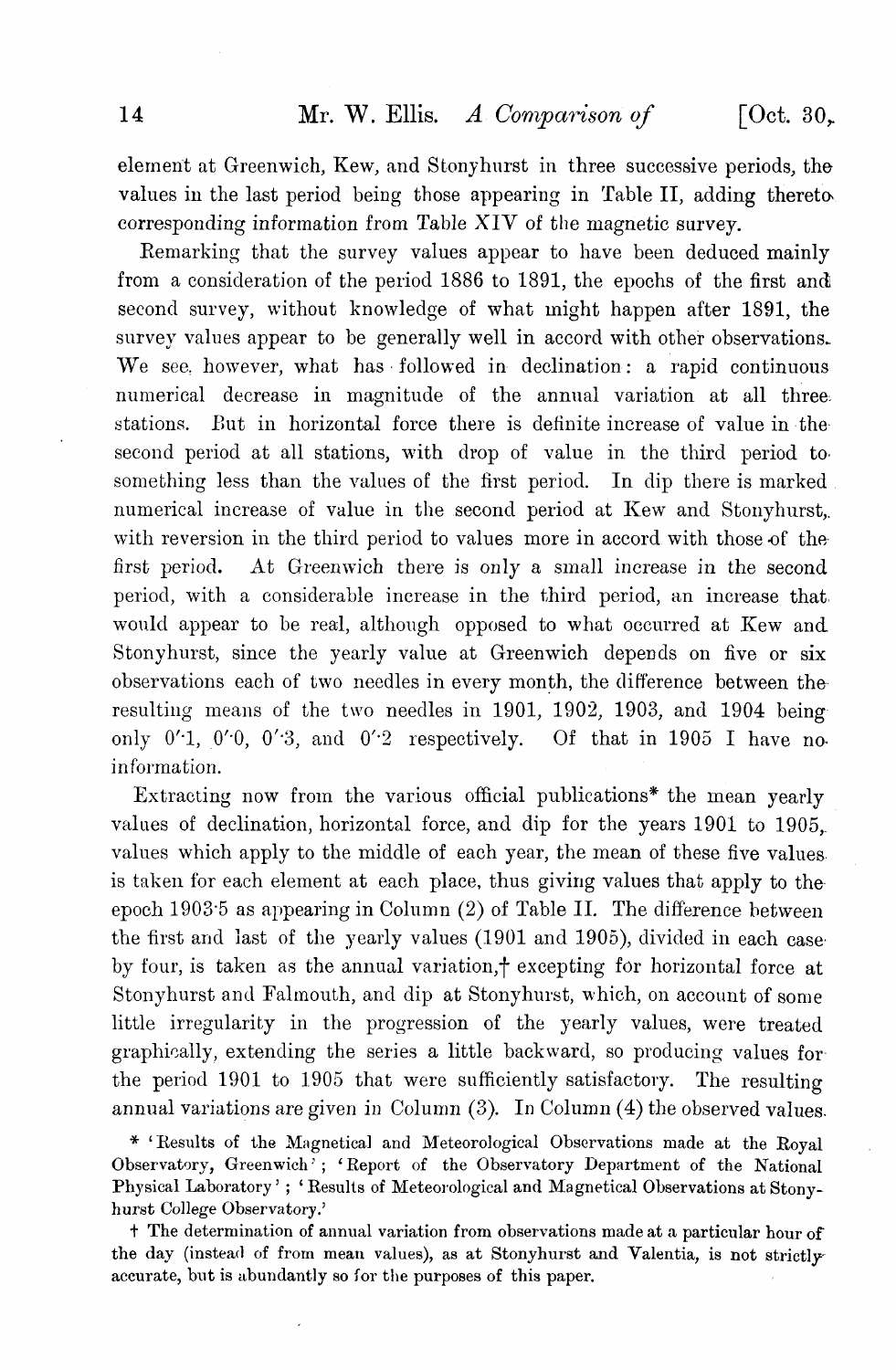# 1906.] *Values of the Magnetic Elements, etc.*

of Column  $(2)$  are reduced to the epoch 1906.0 by the annual variations. of Column (3). The values are mean values. To secure this, however,. as the observations of declination, horizontal force, and dip at Stonyhurst. were made at 16 h., 10 h., and 12 h. respectively (civil time counting from midnight), and at Valentia at 10,h., 12 h., and 13 h. respectively, small correc-· tions\* to reduce to mean values became necessary, as shown in Table II. The Greenwich values of dip also were made on the average from 13 h. to 14 h., and the Falmouth observations in 1901, *1902,* and 1903 at 15 h., but no corrections for diurnal range were in these cases necessary.

It becomes of interest here to note that the Greenwich values of declination include all days, excepting those of great magnetic disturbance. whilst the Kew and Falmouth declinations include only the five selected quiet days in each month, and further to inquire whether the declinations found by these two methods show any difference. The declinations at Greenwich were therefore calculated for the years 1903 and 1904, including only the five quiet days in each month, with the following result: $\sim$ 

#### Greenwich Magnetic Declination.

|      |   | Including                | Including            | <b>Excess</b> |
|------|---|--------------------------|----------------------|---------------|
|      |   | all days.                | quiet days only.     | of latter.    |
| 1903 | . | $16^{\circ} 19'$ 1       | $16^{\circ} 19'$ $2$ | $+0.1$        |
| 1904 | . | $16^{\circ} 15' \cdot 0$ | $16^{\circ} 14'$ $9$ | $-0.1$        |

As regards the difference between the separate monthly values *in* the 24 months of the two yeare, on three occasions there was no difference,. on five occasions a difference of  $0'$ -1, on eleven occasions  $0'$ -2, on two occasions  $0'3$ , and  $0'4$ ,  $0'5$ , and  $0'6$  on one occasion each only. In horizontal forcethe result would be presumably similar.

Coming npw to the survey values, Column (5) of Table II contains thevalue of each element, at each place, for 1891.0 from Table XXIV of the Magnetic Survey, reduced to the epoch 1906'0 by means of the annual variations of Table XIV. But as survey values for Greenwich for 1891-0 donot appear in Table XXIV, they have been calculated from Tables  $XX$ . XXI, and XXII, and similarly brought forward to 1906-0 by the survey variations. To these values, by application of the local deviation (difference between the observed and survey values for 1891'0 in Table XXIV), the concluded survey values for 1896-0 are found, the difference between which and the observed values for the same epoch (Column  $(4)$ ) showing the discordance of the survey value. The survey values for Greenwich not having.

 $*$  From a consideration of the records at Greenwich, Kew, and Falmouth, 1901 to 1905.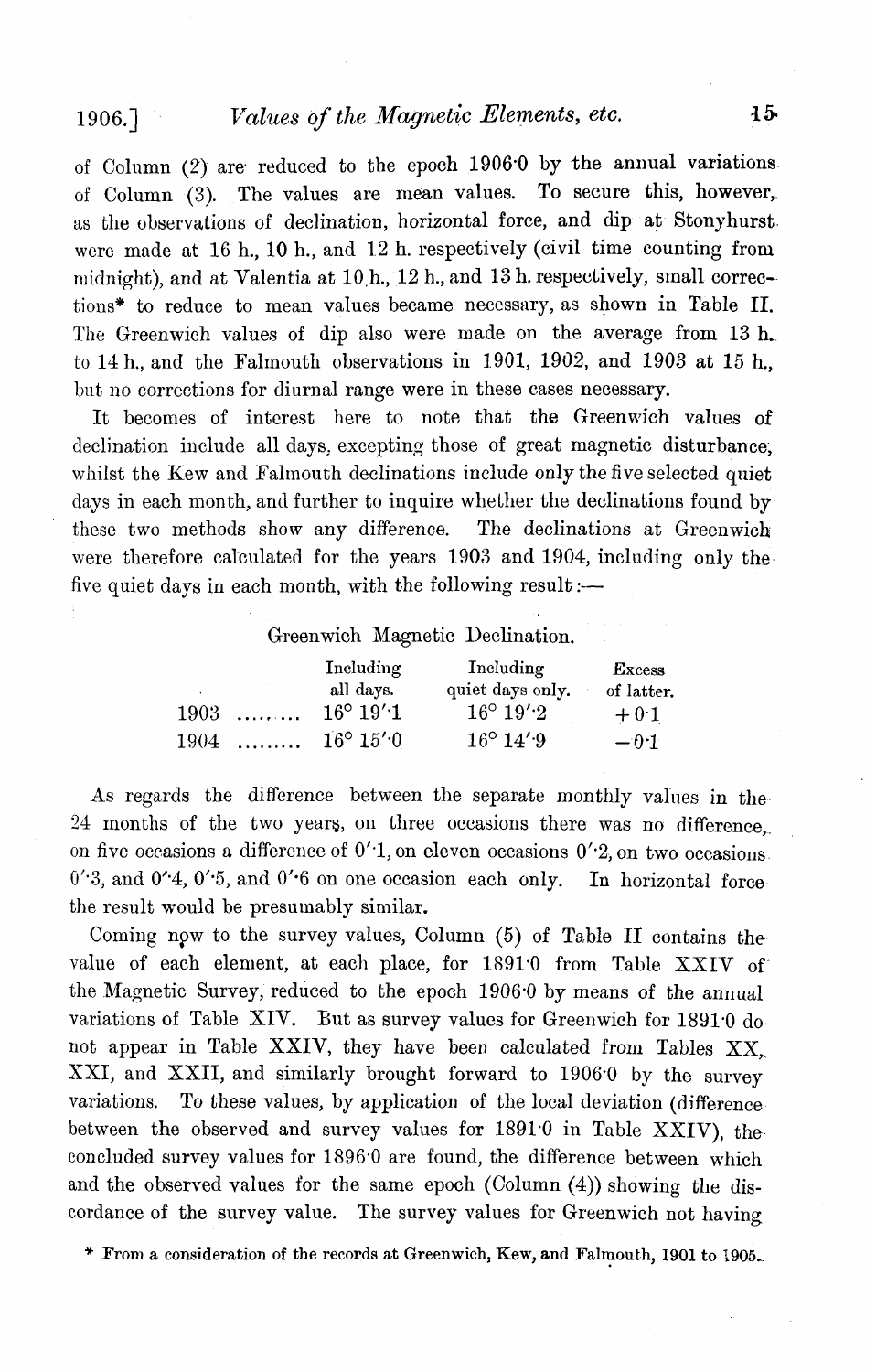been inserted in Table XXIV, the difference between those specially calculated for  $1891:0$ , as above mentioned (declination  $17^{\circ} 18'$ 8, horizontal force 1'8241, dip 67° 24"7), and the observed Greenwich values for *1891'0*  (declination 17° 26"0, horizontal force 1'8242, dip 67° 23"9) have been for this purpose taken as the local deviation, The resulting comparison is shown in Table II.

| Table II.—Comparison of Magnetic Survey Values of Declination, Horizontal |  |  |
|---------------------------------------------------------------------------|--|--|
| Force, and Dip, reduced to the Epoch $1906.0$ , with Results derived from |  |  |
| Direct Observation.                                                       |  |  |

|                                                                                                                                          |                                                                                                 |                                                                                                                                                         |                                                                                                                                                                                                                      | (5)                                                                                                                                                                                            | (6)                                                                                                                                                          | (7)                                                                                                                                                                                                   | (8)                                                                                                                                                             |
|------------------------------------------------------------------------------------------------------------------------------------------|-------------------------------------------------------------------------------------------------|---------------------------------------------------------------------------------------------------------------------------------------------------------|----------------------------------------------------------------------------------------------------------------------------------------------------------------------------------------------------------------------|------------------------------------------------------------------------------------------------------------------------------------------------------------------------------------------------|--------------------------------------------------------------------------------------------------------------------------------------------------------------|-------------------------------------------------------------------------------------------------------------------------------------------------------------------------------------------------------|-----------------------------------------------------------------------------------------------------------------------------------------------------------------|
| Place of observation.                                                                                                                    | Observed<br>value<br>1903.5.                                                                    | Annual<br>variation.                                                                                                                                    | Reduced<br>to<br>1906.0.                                                                                                                                                                                             | Survey<br>value<br>reduced<br>to<br>1906.0.                                                                                                                                                    | Local<br>devia-<br>tion.                                                                                                                                     | $Con-$<br>cluded<br>survey<br>value<br>1906.0.                                                                                                                                                        | Discord-<br>ance of<br>the<br>survey<br>value.                                                                                                                  |
| $\mathbf{K}$ ew<br>Stonyhurst<br>$\text{Falmouth}$<br>$\mathbf{Kew}$<br>Stonyhurst  1 7367<br>$\text{Falmouth}$<br>Valentia<br>Greenwich | 16 41 0<br>$18 \t15$<br>1817.1<br>1.3486<br>1.8745<br>1.7831<br>$67^\circ$ 0.7<br>6.6<br>6639.1 | $-4.0$<br>$-4.0$<br>$-4.0$<br>$-4.3$<br>$-4.3$<br>$+0.0010$<br>$+0.0015$<br>$+0.0016$<br>$+0.0015$<br>$+0.0012$<br>$-2.5$<br>$-1.4$<br>$-1.1$<br>$-1.7$ | $16^{\circ}$<br>8.6<br>1631.0<br>$17,50,0$ 17 $28.3$<br>18<br>6.4<br>$9.5^{\circ}$<br>21<br>1.8532<br>1.8523<br>1.74223<br>1.8783<br>1.78764<br>$66^\circ 54^\prime 4$<br>$3 \cdot 1$<br>67<br>68 43 $9^5$<br>6634.9 | $1\overset{\circ}{\phantom{}}3\,45'\cdot8$<br>1553.3<br>1730.7<br>2031.4<br>1.8538<br>1.3526<br>1.7423<br>1.8836<br>1.7813<br>$67^\circ 5^\prime 8$<br>7.6<br>67<br>68 53 $\cdot$ 2<br>66 47 0 | $+7.2$<br>$+15.9$<br>$-8.4$<br>$+3.6$<br>0.3<br>$+$<br>$+0.0001$<br>$-0.0019$<br>$+0.0007$<br>$-0.0041$<br>$+0.0068$<br>$-0.8$<br>$+4.9$<br>$-1.3$<br>$-2.0$ | $1\overset{\circ}{5}$ 53 $^{'}\!\cdot\!0$<br>$16 \t9 \t2$<br>1719.9<br>1734.3<br>2031.7<br>1.8539<br>1.8507<br>1.7430<br>1.8795<br>1.7881<br>$67^\circ$ 5 $\cdot$ 0<br>67 $12.5$<br>6851.9<br>66 45 0 | $-15.6$<br>$-21.8$<br>$-30.1$<br>$-32.1$<br>$-37.8$<br>$+0.0007$<br>$-0.0016$<br>$+0.0008$<br>$+0.0012$<br>$+0.0005$<br>$+10.6$<br>$+9.4$<br>$+ 8.0$<br>$+10.1$ |

Corrections for diurnal range are included-in  $(1)$ ,  $-1'$  5; in  $(2)$ ,  $+1'$  0; in  $(3)$  and  $(4)$ ,  $+0$  0015; in  $(^5)$ ,  $-0'5$ ; in  $(^6)$ ,  $-0'2$ .

The horizontal force is in metrical measure.

The survey values for declination, brought up to the present time, thus give a westerly declination that is too small as compared with observation, the difference being greatest on the western side, and the dip, similarly brought up, gives a value that is too great, with little difference in amount at the various places. The survey values of horizontal force are in much closer agreement with observation,

The discordance in horizontal force is expressed in metrical measure, but in order to show the relative magnitude of the discordances in the other elements of declination and dip, these have been converted also into metrical